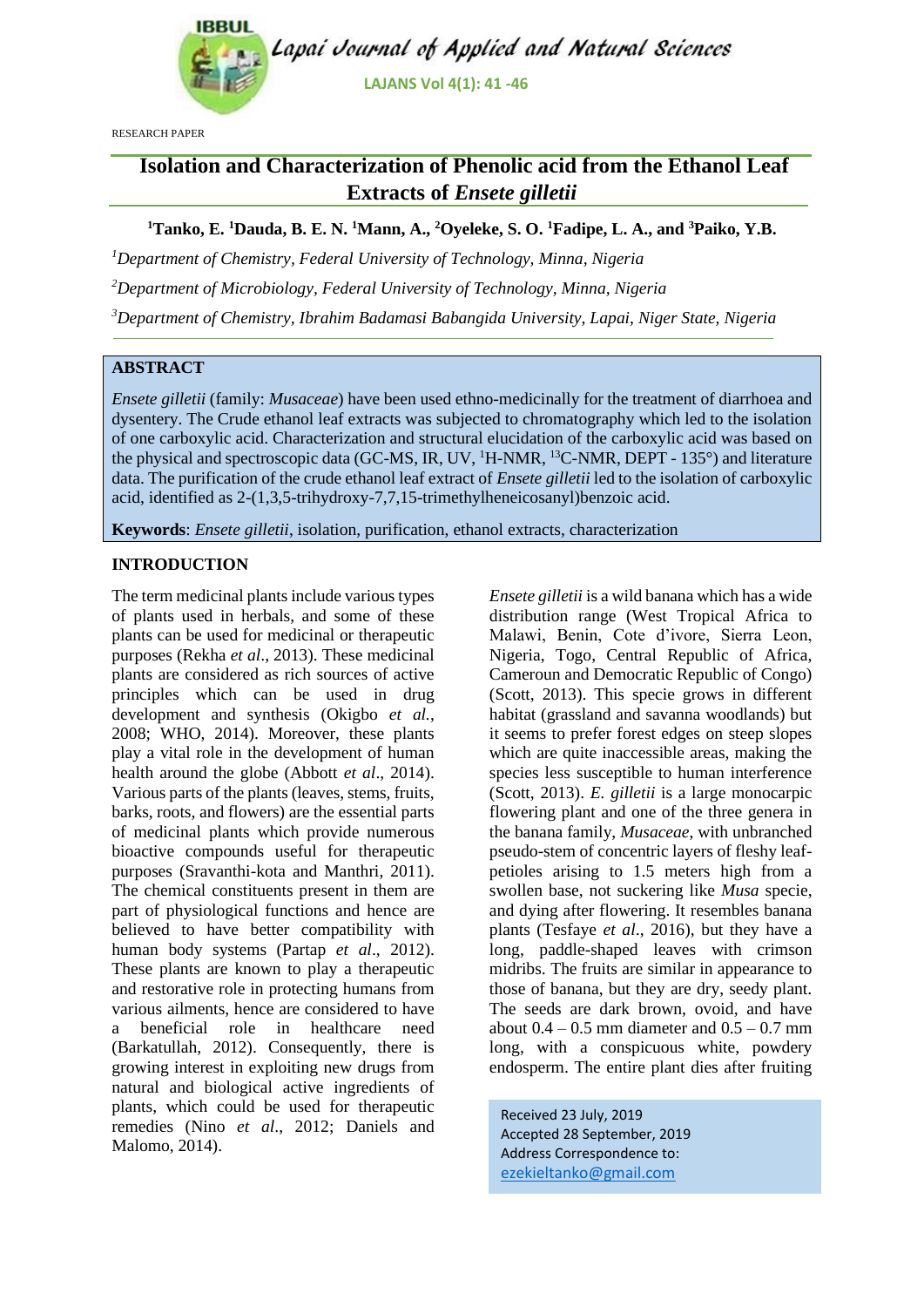and is widely used for household, domestic and personal uses (Afolayan *et al*., 2014; Tesfaye *et al*., 2016). *Ensete gilletii* is traditionally used by rural people for the treatment of various ailments. In Nigeria, information from local sources revealed that the root is used to treat various ailments such as dysentery, diarrhoea, stomach ache, digestive disorder, cholera, fever, urinary infection, gonorrhea, malaria, menstrual pains, typhoid fever, insect bites, skin infections, treatment of wounds and general weakness. The flower, stem and leaves of *E. gilletii* have reportedly been used in the treatment of fever, removal of worms in children, healing wounds treatment of diabetics, diarrhoea and easy delivery among pregnant women (Sethiya, 2016; Tesfaye, 2016). Literature on *Ensete gilletii* however, is scanty, but it has been reported that the ethyl acetate and ethanol fraction of the seeds extracts possess phytochemicals such as alkaloids, flavonoids, phenolic compounds, phlobatannins steroidal compounds and tannins which displayed a promising antibacterial, antioxidant and antifungal activities (Afolayan *et al*., 2014). In view of this, the paper, presents the isolation and characterization of carboxylic acid from the ethanol extracts of the leaf of *Ensete gilletii*.

## **METHODOLOGY**

#### **Collection and Identification of Plant Materials**

Fresh leaves of *Ensete gilletii* were collected from a farmland in Sarkin Pawa, Munya Local Government Area, Niger State, Nigeria in the month of December, 2018. The plant was duly authenticated by a botanist at National Institute of Pharmaceutical Research and Development (NIPRD), Idu-Abuja, Nigeria, with a voucher specimen (Voucher no. NIPRD/H/6991) deposited at the Herbarium of NIPRD.

#### **Extraction Procedures**

The fresh leaf collected was cut into pieces, airdried at room temperature. The dried sample was then pulverized. 1 kg of air-dried and pulverized leaf of *Ensete gilletii* was exhaustively extracted with 70 % ethanol by hot maceration continuously at water bath (temperature of 70°C) for several days until the extractant became colorless. The resulting solution was decanted, filtered and then concentrated in *vacuo* and finally dried over water bath to afford a deep brown pasty mass, coded ethanol leaf extracts (L).

### **Fractionation of Crude Ethanol Leaf Extracts**

#### *Vacuum – Liquid Chromatography (VLC) of Crude Ethanol Leaf Extracts*

The fresh leaf collected was cut into pieces, airdried at room temperature. The dried sample was then pulverized. 1 kg of air-dried and pulverized leaf of *Ensete gilletii* was exhaustively extracted with 70 % ethanol by hot maceration continuously at water bath (temperature of  $70^{\circ}$ C) for several days until the extractant became colorless. The resulting solution was decanted, filtered and then concentrated in *vacuo* and finally dried over water bath to afford a deep brown pasty mass, coded ethanol leaf extracts (L).

### *Purification of Fraction L1*

Pooled column fraction L1 (deep - brown gummy mass, 3 g) was further fractionated using column chromatography (flash chromatography). 90 g of silica gel  $(60 - 120)$ mesh) was packed into a column with chloroform (100 %) by slurry method. The dried L1 was mixed with about 5 g of silica gel and allowed to dried after which it was packed into the column followed by addition of chloroform to saturate the column before elution began. Elution proceeded with chloroform (100 %) and continued with increasing polarity of CHCl3: EtOAc. The eluates were collected in fractions  $(20 \text{ cm}^3)$ each and were subjected to TLC using precoated plates for chromatographic identification. The identical fractions were pooled to give 1 major column sub-fraction coded L1a.

#### *Re-purification of column sub-fraction L1a*

Pooled sub-fraction L1a (1 g, golden brown gummy mass) was resolved by further purification by flash chromatography with 30 g silica gel packed with slurry method using chloroform. Dried L1a was carefully applied to the top of the prepared column as reported above using the same eluting solvents to afford 1 major column sub-fraction coded L1a1obtained from CHCl<sub>3</sub> : EtOAc  $(9:1)$ .

#### **Characterization of the Isolate**

IR and UV were recorded both in  $CHCl<sub>3</sub>$  using FT-IR (BC2071, Sweeden) and UV (210VGP UV-Visible spectrophotometer) respectively, while, GC-MS was recorded using (GCMS Agilent Technologies, 7890A),  ${}^{1}$ H-NMR,  ${}^{13}$ C-NMR and DEPT – 135 spectra were taken in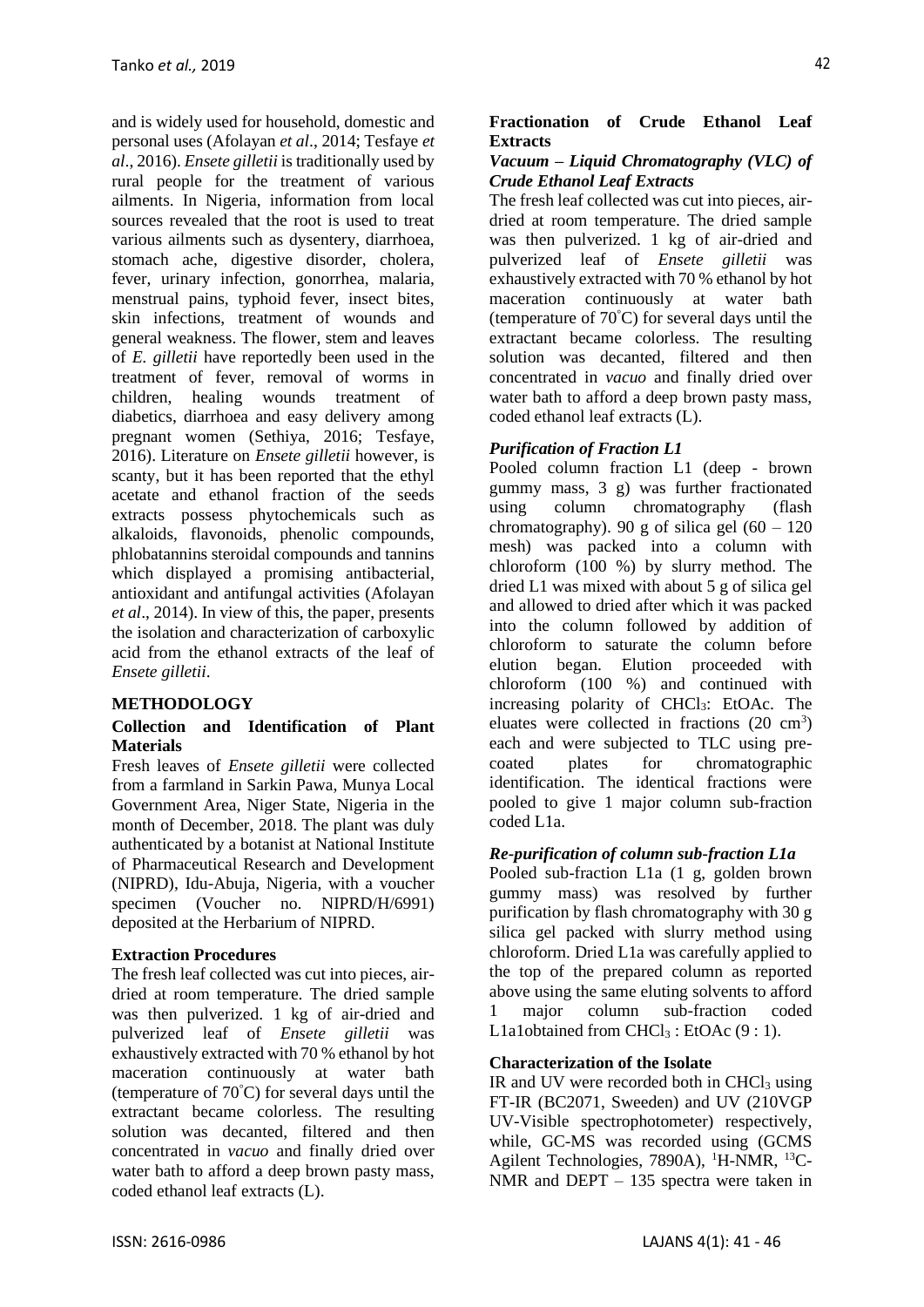DMSO (Brucker/Topspin, 400 MHz), Visualization of spots Ultraviolet light (254 nm and 366 nm) (Mode UVGL-58, San Gabriel, U.S.A), silica gel 60  $F<sub>254</sub>$  Aluminium sheets **RESULTS AND DISCUSSION**

(Merk, Darmstadt, Germany), silica jel for column chromatography, 60 – 120 mesh (BDH chemicals Ltd Poole, England).

| Table 1: Summary of <sup>1</sup> H, <sup>13</sup> C-NMR and DEPT spectral data of compound L1a1 |  |  |  |  |
|-------------------------------------------------------------------------------------------------|--|--|--|--|
|                                                                                                 |  |  |  |  |

| $\rm C/H$        | $\overline{H}$ | $\overline{H}$ | ${}^{13}C$ | <b>DEPT</b>    |
|------------------|----------------|----------------|------------|----------------|
| <b>POSITION</b>  | $(\delta)$     | Multiplicity   | $(\delta)$ |                |
| $\mathbf{1}$     | 4.4            | Triplet        | 56.44      | (likely CO)    |
| $1$ "            | 12.0           | Weak singlet   | 171.21     | COOH suspected |
| $\overline{c}$   | 1.9            | Triplet        | 47.33      | $(-CH2-)$      |
| $\overline{3}$   | 3.21           | Triplet        | 59.11      | (-CO-likely)   |
| $\overline{4}$   | 1.59           | Triplet        | 40.50      | $(-CH2-)$      |
| 5                | 3.21           | Triplet        | 60.52      | (-CO-likely)   |
| 6                | 1.36           | Doublet        | 52.61      | $(-CH2-)$      |
| $\overline{7}$   | Qc             |                | 24.55      | Qc             |
| 8                | 1.21           | Triplet        | 42.32      | $(-CH2-)$      |
| 9                | 1.25           | Multiplet      | 24.63      | ,,             |
| 10               | 1.25           | ,,             | 30.24      | ,,             |
| 11               | 1.29           | ,,             | 29.68      | ,,             |
| 12               | 1.25           | ,,             | 29.93      | ,,             |
| 13               | 1.25           | ,,             | 27.19      | ,,             |
| 14               | 1.25           | ,,             | 37.36      | ,,             |
| 15               | 1.25           | ,,             | 34.22      | $(-CH-)$       |
| 16               | 1.25           | ,,             | 37.35      | $(-CH2-)$      |
| 17               | 1.25           | ٠,             | 27.22      | ,,             |
| 18               | 1.25           | ٠,             | 29.70      | ,,             |
| 19               | 1.29           | ,,             | 31.82      | ,,             |
| 20               | 1.31           | Sextet         | 22.70      | ,,             |
| 21               | 0.88           | Triplet        | 14.10      | $(-CH3)$       |
| 22               | 0.99           | sharp singlet  | 32.22      | ,,             |
| 23               | 0.99           |                | 32.21      | ,,             |
| 24               | 0.96           | Doublet        | 21.00      | ,,             |
| $1^"$            | Qc             |                | 130.83     | $Q_{C}$        |
| $\frac{2}{3}$    | $Q_C$          |                | 143.30     | ,,             |
|                  | 7.57           | doublet of     | 125.91     | $(-CH-)$       |
|                  |                | doublet        |            |                |
| $\boldsymbol{4}$ | 7.72           | ,,             | 132.83     | ,,             |
| $5^{\degree}$    | 7.59           | ,,             | 125.86     | ,,             |
| $6^{\degree}$    | 7.93           |                | 130.83     | ,,             |
| $1$ "            | 3.65           | Weak singlet   |            |                |
| $3$ "            | 3.58           |                |            |                |
| $5$ "            | 3.58           | ,,             |            |                |

\*Source: CD/ChemDraw ultra (Product version 12.0); Banfi and Patiny (2008)

 $Q<sub>C</sub> =$  Quaternary carbon

Compound L1a1 (Figure 1) (golden yellow greasy mass, 10 mg), soluble in chloroform, ethyl acetate and acetone, sparingly soluble in methanol and ethanol, insoluble in water; TLC  $(CHCl<sub>3</sub>: EtOH, 9:1, single spotted, R<sub>f</sub> 0.48)$ (golden yellow in sunlight, golden brown in iodine and pale-brown in UV, bluish-black in FeCl3. **GC-MS** revealed its molecular formula and weight as  $C_{31}H_{54}O_5$  and 506 g mol<sup>-1</sup> respectively. **IR** (v max, cm<sup>-1</sup>): 3500 (O-H), 2750 (C-H, aliphatic), 1750 (C=O), 1500 (C=C), 1250 (C-O). **UV** (λ max, nm): 287, 260 and 210 nm, all the three major bands is typical of π-π \* transition of benzene. **<sup>1</sup>H-NMR (**δ ppm) (Table 1): 4.41 (weak triplet, H-1 ' ), 1.92 (weak triplet, H-2 ' ), 3.21 (multiplet, H-3/H-5), 1.59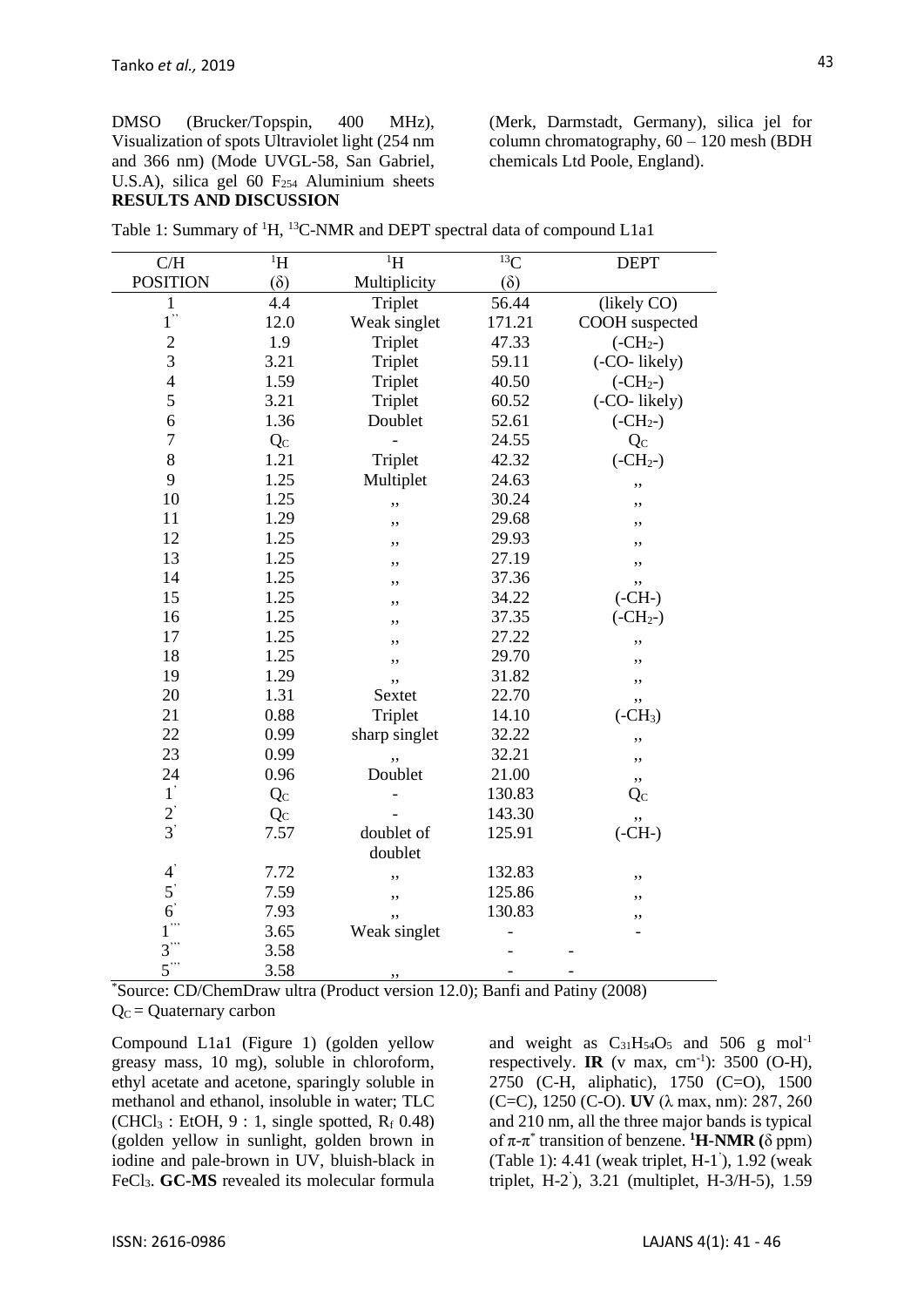(triplet, H-4), 1.36 (doublet, H-6), 1.21 (triplet, H-8), 1.29 (sharp singlet, H-9/H-10, H-13 – 14, H-16 - H-18/ H-11, H-19), 1.20 (sextet, H-20), 0.88 (triplet, H-21), 3.65 (weak singlet, H-1 ''' ), 3.58 (weak singlet, H-3" /H-5"'), 0.99 (sharp singlet, H-22/H-23), 0.96 (singlet, H-24), 7.93 - 7.57 (doublet of doublets, H-6<sup>'</sup> - H-3<sup>'</sup>). <sup>13</sup>**C**-**NMR** (δ ppm): 65.44 (C-1), 47.33 (C-2), 59.11 (C-3), 40.50 (C-4), 60.52 (C-5), 52.61 (C-6), 24.65 (C-7), 42.32 (C-8), 24.63 (C-9), 30.24 (C-10), 29.68 (C-11), 29.93 (C-12), 27.19 (C-13), 37.35 (C-14), 34.22 (C-15), 37.35 (C-16), 27.22 (C-17), 29.70 (C-18), 31.82 (C-19), 22.70 (C-20), 14.10 (C-21), 32.22 (C-22), 32.21 (C-23), 21.00 (C-24), 171.21 (C-1<sup>"</sup>). 130.83 (C-1<sup>'</sup>), 143.30 (C-2), 125.91 (C-3), 132.83 (C-4), 125.86 (C-5 ' ) and 130.83 (C-6 ' ). **DEPT – 135**  (δppm): revealed 4 quarternary carbon (C-7, C- $1^{\degree}$ , C-1<sup>'</sup> and C-2<sup>'</sup>), eight methylene (C-6, C-2, C-14, C-16, C-4, and C-8; C-15; C-11, C-18, C-12, C-10, and C-19; C-13 and C-17; C-7 and C-9, and C-20), and four methyl (C-21 to C-24) groups. **GC-MS**  $(m/z \text{ peaks})$ : 506  $[M^+,$  $C_{31}H_{54}O_5$ <sup>+</sup>, 489 [OH]<sup>+</sup>, 461 [CO]<sup>+</sup>, 432  $[CHO]^+, 388 [C_2H_4O]^+, 344 [C_2H_4O]^+$ , 288  $[C_2H_8]^+, 218 [C_5H_{10}]^+, 134 [C_6H_{12}]^+, 92 [C_3H_6]^+$ and  $77$   $[CH<sub>3</sub>]<sup>+</sup>$  (base peak). The fragmentation patterns revealed the compound to be a long chain phenolic acid derivative in the form of saturated – branched chain benzoic acids with a characteristic peaks at m/z 134, 92 and 77 (base peak). The molecular ion peak of aromatic acids is large. A moderate benzylic peak is the prominent peaks usually formed by loss of OH (M-17 i.e. M-OH) and COOH (M-45). Further loss of CO (M-28), and CHO (M-29) are typically for carboxylic acids and phenols. This fragment gives the 'aryl' ion (m/z 77) due to McLafferty rearrangement. Generally, a characteristic cluster of ions due to  $\alpha$  cleavage and hydrogen migration in mono-alkyl benzene appears at m/z 77 ( $C_6H_5^+$ ), 78 ( $C_6H_6^+$ ), and 79  $(C_6H<sub>7</sub><sup>+</sup>)$  (Silverstein *et al.*, 1991). IR from the data suggests that the compound is carboxylic acids, while the UV confirmed the compound possesses and  $sp<sup>2</sup>$  hybridized carbon atoms. Proton NMR of the compound indicate the presence of decoupled protons of methine of aryl group  $(H-6 - H-3)$ , which was found at δ133.7 – 125.8. High signal around δ 4.4 and 3.21 (H-1, H-3/H-5) downfield is due the influence of the electron withdrawing oxygen attached to the carbon atom bearing the protons. A weak triplet at  $\delta$  1.9 also suggests the electronegative effect of the oxygen atoms

around the protons. Sharp singlet  $\delta$  1.25 (H-9 – H-10, H-12 – H-14, H-16 – H-18) confirms the presence of several CH<sup>2</sup> groups resonating in the same chemical environment. Sharp Signal at  $\delta$  0.99 and 0.88 resonating upfield suggests the presence of methyl groups; while a weak singlet at  $\delta$  12.0 confirm the presence of a carboxylic acid group, typical for carbonyl group. Absence of signal at H-7, also confirms the presence of quaternary carbon. <sup>13</sup>C- NMR revealed 19 proton decoupled peaks. The weak peak at  $\delta$  171.2 is attributable to quaternary carbonyl carbon (C-1"). A carbonyl group usually exhibits anisotropic effect on adjacent atoms due to the influence of the electron withdrawing oxygen. This causes the carbonyl carbon and the protons bonded to neighbouring carbon atoms to resonate at the lowest field (Mohan, 2010). A weak peak at 65.44, 60.52, and 59.11 respectively is as a result of increased downfield effect of methylene carbon attached to an electron withdrawing oxygen atom (-OH) at C-1, C-3 and C-5, respectively (Silverstein *et al*., 1991). The sharp intense peak between C-14, C-16, C-4 and C-8 ppm suggests the presence of several methylene carbons resonating at the same frequency. A sharp peak also observed between 29.6 to 31.8 ppm (C-11, C-18, C-12, C-10  $&$  C-19) indicates that several methylene carbons are resonating in the same chemical environment.Signal observed as weak peaks at  $\delta$  130.8 to 143.3 is an indication of a typical aromatic carbon atoms in which C-1 ' and C-2 ' are quarternary carbons (3° carbon), while C-6<sup>'</sup> to C-3<sup>'</sup> (methine carbons) are almost in the same chemical environment. The 17 carbon singlet resonances obtained from distortionless enhancement of polarization transfer at pulse  $135^{\circ}$  (DEPT - 135), it was revealed that 4 peaks were quaternary carbon (disappeared in the spectrum), 8 appeared inverted, while the remaining 9 peaks retained their normal configuration, out of which 3 (aryl-methine carbons), 3 (methane carbons) and 3 (methyl carbons). Generally, DEPT is known to be useful in distinguishing the various types of carbon atoms in a given organic molecules according to the number of hydrogen attached to each carbon (Carey, 2003).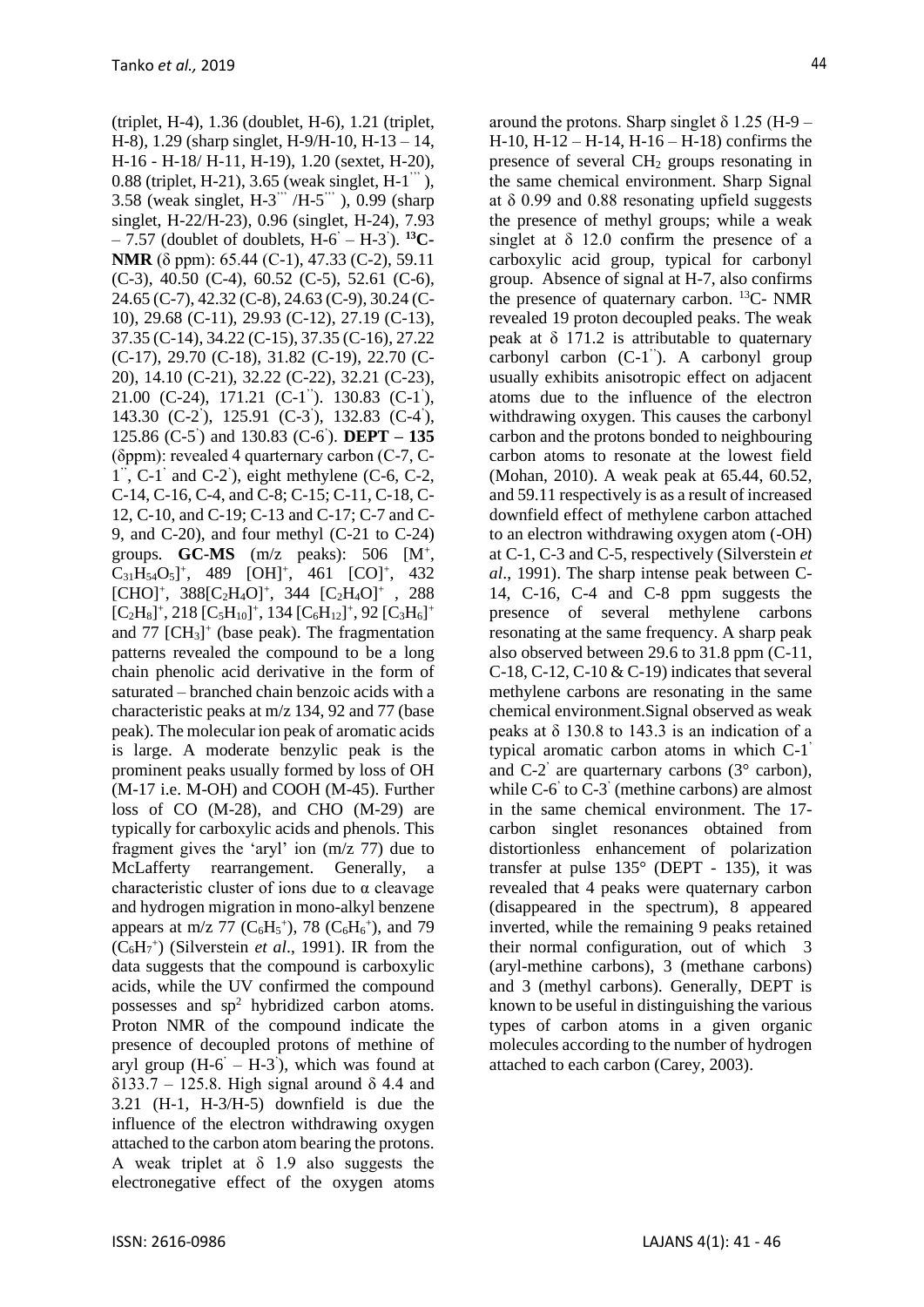

Figure 1: Structure of compound L1a1

#### **CONCLUSION**

The purification of the crude ethanol leaf extract of *Ensete gilletii* led to the isolation of carboxylic acid. The compound was characterized using spectroscopic data and identified as  $2-(1,3,5-*trihy* d**rowy-7,7-15**$ trimethylheneicosanyl)benzoic acid. Further work will be employed towards isolating and characterizing more bioactive principles from fractions (L2 and L3) in the leaf of the plant..

#### **REFERENCES**

- Abbott, R. (2014). Documenting Traditional Knowledge. *World Intelectual Property Organization*, pp 1-10.
- Afolayan, M., Salisu, A., Adebiyi, A., Idowu, D. & Fagbohun, A. (2014). *In-vitro* Antioxidant, Antimicrobial and Phytochemical Properties of Wild Banana (*Ensete gilletii*) (E. A. J. De Wildman) seed Extracts. *International Journal of Advanced Chemistry*, 2 (2), 59-61.
- Banfi, D. & Patiny, L. (2008). Resurrecting and Processing Nuclear Magnetic Resonance Spectra-online, *Chimia*, 62 (4), 280- 281.
- Barkatullah (2012). Pharmacognosy of Skimmia laureola D.C. Siebold. and *Zanthoxylum armatum D.C.*, Family *Rutaceace*. University of Peshawar. *African Journal of Pharmacy and Pharmacology*, pp 3-8.
- Carey, A. F. (2003). *Organic Chemistry* (5<sup>th</sup>) ed.) N. Y. USA. The McGraw-Hill Company, pp 203-577.
- Daniels, O. & Malomo, O. (2014). Preliminary Studies on the Antimicrobial Effects and Phytochemical Studies of Some Nigerian Medicinal Plants on Some Human Pathogens. *International Journal of Current Microbiology and Applied Sciences*, 3 (3), 910-923.
- *CD/ChemDraw ultra (version 12.0). Cambridge*, 2010.
- Mohan, J. (2010). *Organic Spectroscopy*: Principles and Applications,  $(2<sup>nd</sup> ed.)$ , India: Narosa Publishing. Inc. Pp 203-406).
- Nino, J., Mosquera, O. M. & Correa, Y. M. (2012). Antibacterial Activities of Crude Plant Extracts from Colombian Biodiversity. *Revista de Biologia Tropical*, 60 (4), 1535- 1542.
- Okigbo, R. N., Eme, U. E., & Ogbogu, S. (2008). Biodiversity and Conservation of Medicinal and Aromatic Plants in Africa. *Journal of Biotechnology and Molecular Biology Resolution*, 3 (6), 127- 134.
- Partap, S., Kumar, A., Sharma, N. K. & Jha, K. K. (2012). *Luffa cylindrical*: An Important Medicinal Plant, *Journal of Natural Products and Plant Resources*, 2 (1), 127- 134.
- Rheka, D., Tamil-Selvi, S., Bharathidasan, R., Panneerselvam, A., Ilakkiya, R. & Jayapal, R. (2013). Study of Medicinal Plants used from Koothanoallur and Marakkadai, Thiruvarur District of Tamil nadu, *Hygeia*. *Journal for Drugs and Medicines*, 5 (1), 164-170.
- Scott, J. A. (2013). *Ensete livingstonianum*: *Inernational Union for Conservation and Natural Resources (IUCN) Red List of Threatened Species*, *[http://dx.doi.org/10.2305/IUCN.uk.](http://dx.doi.org/10.2305/IUCN.uk)*
- Sethiya, N., Brahmbhat, K., Chauhan, B. & Mishra, S. H. (2016). Pharmacognostic and Phytochemical Investigation of the Seeds and Pseudostem of *Ensete superbum* (Roxb.) Cheesman. *Journal of Natural Products and Resources*, 7 (1), 51- 58.